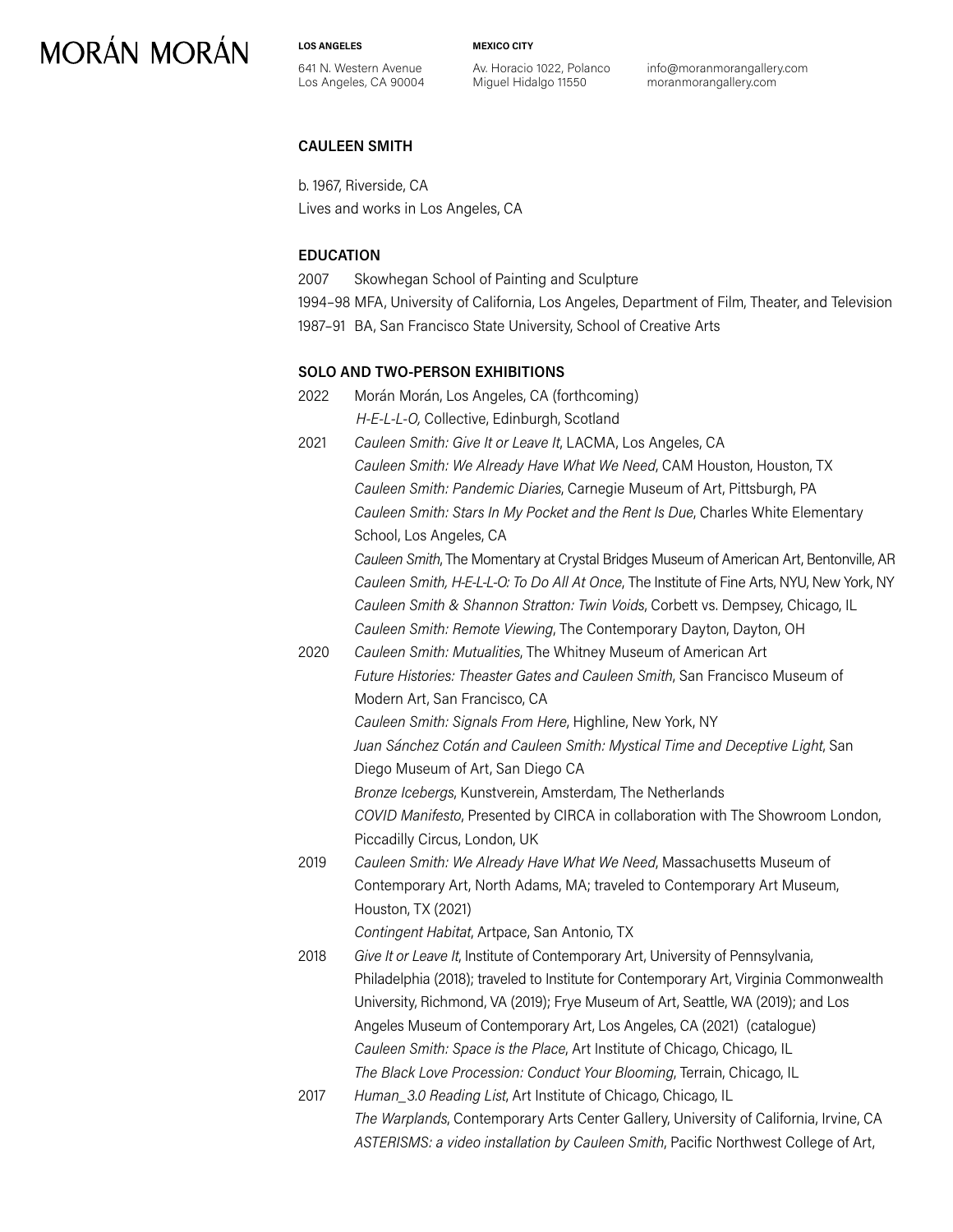641 N. Western Avenue Los Angeles, CA 90004

**LOS ANGELES**

Av. Horacio 1022, Polanco Miguel Hidalgo 11550

**MEXICO CITY**

info@moranmorangallery.com moranmorangallery.com

Portland, OR

- 2016 *Flash: Cauleen Smith*, California Museum of Photography, University of California, Riverside *Cauleen Smith: Conduct your Bloomin*g, Corbett vs. Dempsey, Chicago, IL *Asterisms: a video installation by Cauleen Smith*, Pacific Northwest College of Art Center for Contemporary Art and Culture, Portland, OR
- 2015 *Cauleen Smith: Ivory Anthropology*, Corbett vs. Dempsey, Chicago, IL
- 2013 *17*, Hyde Park Art Center, curated by Allison Peters Quinn, Chicago, IL
- 2012 *MCA Screen: Cauleen Smith: A Seed is a Star*, Museum of Contemporary Art, Chicago, IL
- 2012 *The Journey Man*, Threewalls, Chicago, IL
- 2011 *Remote Viewing and Other Ways of Seeing*, The Kitchen, New York, NY
- 2008 *The Fullness of Time*, The Kitchen, New York, NY
- 2007 *Right Hand Only Left Hand Lonely*, 3 Walls Gallery, San Antonio, TX
- 2007 *Nebulae*, Austin MASS Gallery, University of Texas at Austin, Austin, TX
- 2007 *NTSC*, Women & Their Work Gallery, Austin, TX
- 2006 *I Want to See My Skirt*, in collaboration with poet Aaron Van Jordan, commissioned by Fluent~Collaborative testsite, Austin, TX

#### **GROUP EXHIBITIONS**

- 2022 *In The Black Fantastic*, Hayward Gallery, London, UK
- 2021 *Photo Flux: Unshuttering LA*, J. Paul Getty Museum, Los Angeles, CA *Our Silver City, 2094*, Nottingham Contemporary, Nottingham, UK *Land Art: Past, Present, Futures*, Nevada Museum of Art, Reno, NV *Assembly: New Acquisitions by Contemporary Black Artist*, Austin, TX *Craft Front &Center*, Museum of Arts and Design, New York, NY *Someone said that the world's a stage*, GRIMM, New York, NY *Contra La Raza [Against Race]*, PhotoEspaña 2021, Matadero Madrid, Madrid, Spain *Staying with the Trouble*, Tufts University Art Galleries, Medford, MA *Feedback*, curated by Helen Molesworth, The School, Jack Sainman Gallery, Kinderhook, NY *EVERYWHERE AND HERE*, Artspace, New Haven, CT *Recent Acquisitions in Contemporary Art*, Frye Art Museum, Seattle, WA *Pushing the Margins: A Survey of LA Artists*, curated by Charles Gaines, Galleri Opdahl, Stavanger, Norway *Expanding the Fame, Part 2*, Walker Art Center | Moving Image, Minneapolis, MN *When Evening Has Passed and Tomorrow Comes*, Kimball Art Center, Park City, UT *Stories that animate us*, Vancouver Art Gallery, Vancouver, BC, Canada *Saint Somebody: Technologies of the Divine*, Art Vault, Santa Fe, NM 2020 *Duro Olowu: Seeing Chicago*, Museum of Contemporary Art, Chicago *Cosmic Meteorites & Other Burners*, Corbett vs. Dempsey, Chicago, IL *An Infinite and Omnivorous Sky*, University Galleries of Illinois State University, Normal, IL *For Real This Time*, Ringling Art Museum, Sarasota, FL *Some Day is Now: Women, Art & Social Change*, New Britain Museum of American Art, New Britain, CT

*100 Drawings from Now*, The Drawing Center, New York, NY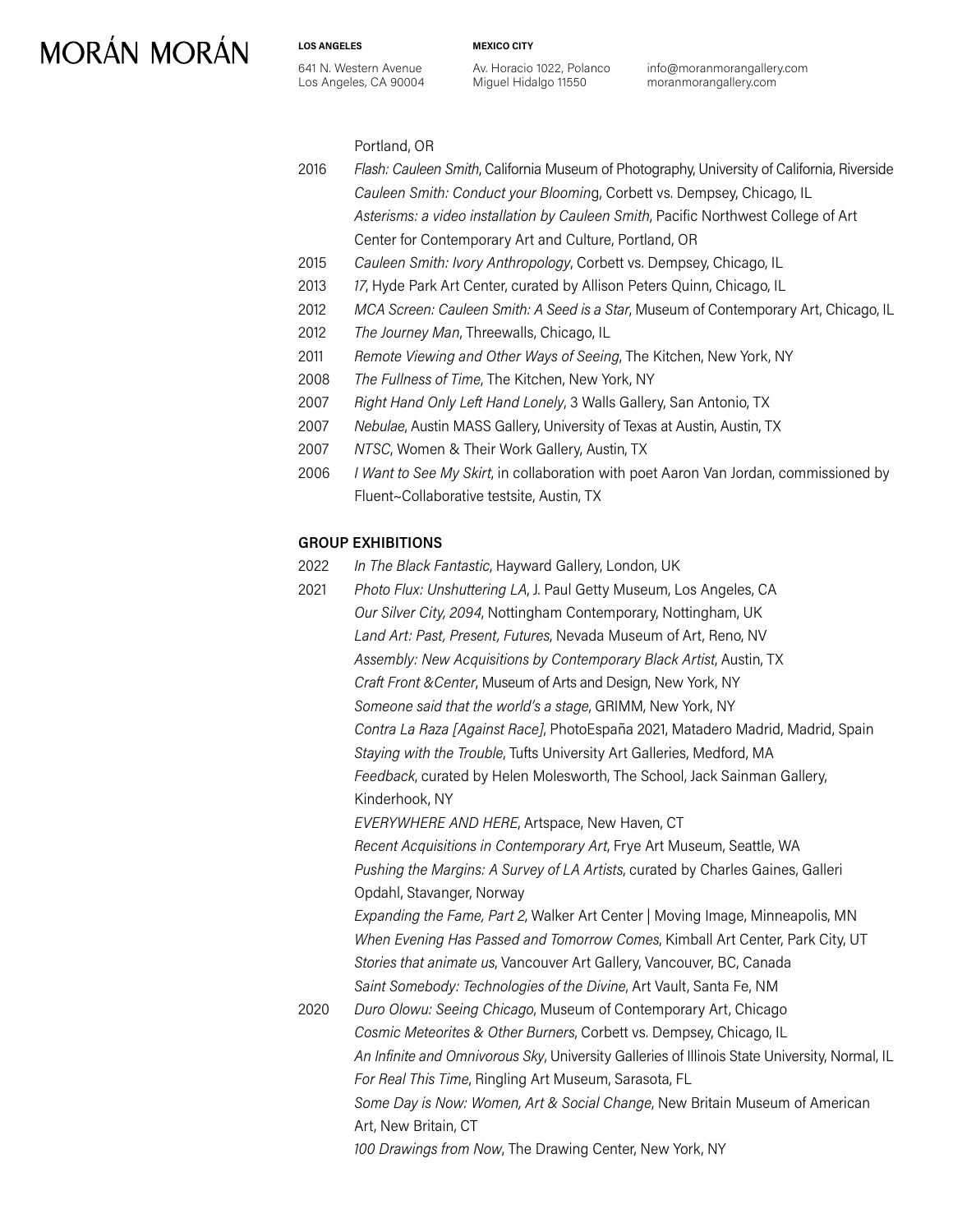**LOS ANGELES**

**MEXICO CITY**

Av. Horacio 1022, Polanco Miguel Hidalgo 11550

info@moranmorangallery.com moranmorangallery.com

| 2019 | Audible Bacillus, Ezra and Cecile Zilkha Gallery, Wesleyan University, Middleton, CT<br>Living in a Lightbulb, curated by Jenny Jaskey and Mia Locks, Tanya Bonakdar Gallery,<br>New York and Los Angeles      |
|------|----------------------------------------------------------------------------------------------------------------------------------------------------------------------------------------------------------------|
| 2018 | Loitering is delightful, Los Angeles Municipal Art Gallery, Los Angeles, CA<br>MAD Collects: The Future of Craft Part 1, Museum of Arts and Design, New York, NY<br>ROYGBIV, Kate Werble Gallery, New York, NY |
| 2017 | Whitney Biennial, Whitney Museum of American Art, New York, NY                                                                                                                                                 |
|      | Jérôme Havre, Cauleen Smith, and Camille Turner: Triangle Trade, Gallery TPW,<br>Toronto, Ontario, Canada                                                                                                      |
|      | Revolution Every Day, Smart Museum of Art, University of Chicago, Chicago, IL<br>Singing Stones, Palais de Tokyo, Paris at the DuSable Museum of African American                                              |
|      | History, Chicago, IL                                                                                                                                                                                           |
|      | Prospect.4: The Lotus in Spite of the Swamp, New Orleans, LA                                                                                                                                                   |
|      | Sonic Rebellion: Music as Resistance, Museum of Contemporary Art, Detroit, MI                                                                                                                                  |
|      | Starless Midnight, BALTIC Center for Contemporary Art, Gateshead, UK                                                                                                                                           |
| 2016 | The Freedom Principle, Institute of Contemporary Art, Philadelphia, PA                                                                                                                                         |
|      | Duplify, Kate Werble Gallery, New York                                                                                                                                                                         |
|      | Open Sesame, Lumber Room, Portland, OR                                                                                                                                                                         |
|      | The Grace Jones Project, Museum of the African Diaspora, San Francisco, CA                                                                                                                                     |
|      | Radio Imagination: Artists in the Archive of Octavia E. Butler, Armory Center for the                                                                                                                          |
|      | Arts, Pasadena, CA                                                                                                                                                                                             |
| 2015 | The Freedom Principle, Museum of Contemporary Art, Chicago, IL                                                                                                                                                 |
|      | Histories of Sexuality, New Museum, New York, NY                                                                                                                                                               |
|      | En Mas': Carnival and Performance Art of the Caribbean, curated by Claire Tancons                                                                                                                              |
|      | and Krista Thompson; organized and presented by the Contemporary Arts Center                                                                                                                                   |
|      | (CAC), New Orleans; and co-organized as a traveling exhibition by Independent                                                                                                                                  |
|      | Curators International (ICI), New York, Contemporary Arts Center New Orleans, LA                                                                                                                               |
|      | After Today, Gallery 400, curated by Lorelei Stewart, Chicago, IL                                                                                                                                              |
|      | Intention to Know: The Thought Forms of Annie Besant, Stony Island Arts Bank,                                                                                                                                  |
|      | Chicago, IL                                                                                                                                                                                                    |
| 2014 | Work in Public, Decad, Berlin, Germany                                                                                                                                                                         |
| 2013 | The Shadows Took Shape, Studio Museum Harlem, New York, NY                                                                                                                                                     |
|      | Feedback, Washington Park Arts Incubator, Chicago, IL                                                                                                                                                          |
|      | Whisper Down the Lane, Gallery 400, University of Illinois, Chicago, IL                                                                                                                                        |
| 2012 | This House is not a Home, Southside Hub of Production, Chicago, IL                                                                                                                                             |
|      | Herstory Inventory, Kunsthaus Bregenz, KUB Arena, Bregenz, Austria                                                                                                                                             |
| 2011 | Instruments of Resurrection, Roots and Culture Gallery, Chicago, IL                                                                                                                                            |
|      | Archival Impulse, Gallery 400, University of Illinois, Chicago, IL                                                                                                                                             |
| 2010 | Desire, The Blanton Museum of Art, Austin, Texas                                                                                                                                                               |
|      | Summer Salon Series, Balboa Park, San Diego Museum of Art, San Diego, CA                                                                                                                                       |
| 2009 | A Strange Land, Creative Research Laboratory, Austin, TX                                                                                                                                                       |
|      | The MOVING INDEX: Program 6, ART OFFICE, Los Angeles, CA                                                                                                                                                       |
| 2008 | Selections '08, Stephen D. Paine Gallery, Massachusetts College of Art, Boston, MA                                                                                                                             |
|      | Lone Star Video, The Center for Contemporary Art, Tel-Aviv, Israel                                                                                                                                             |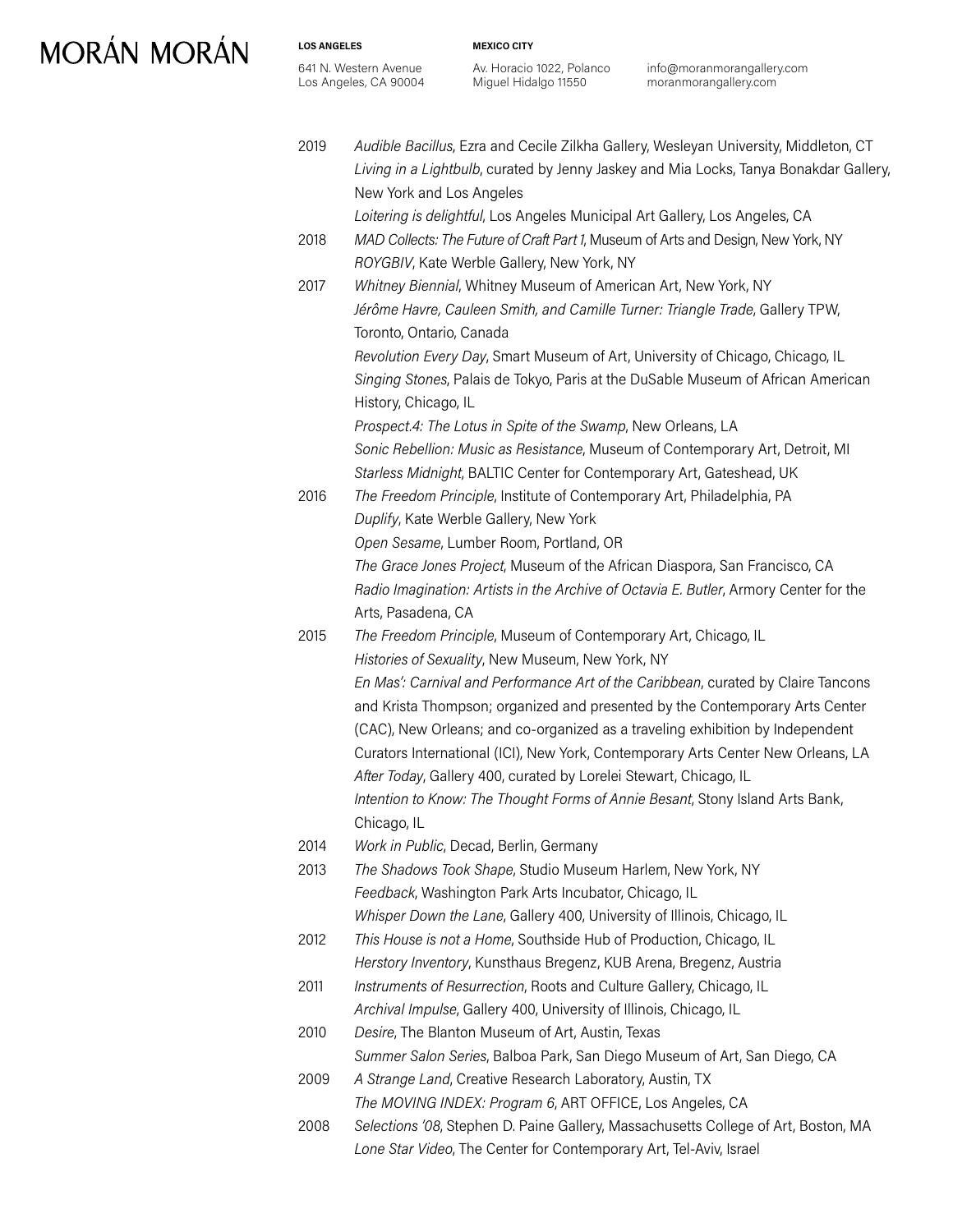**LOS ANGELES**

641 N. Western Avenue Los Angeles, CA 90004 **MEXICO CITY**

Av. Horacio 1022, Polanco Miguel Hidalgo 11550

info@moranmorangallery.com moranmorangallery.com

|      | In Katrina's Wake, The Blanton Museum, University of Texas at Austin, Austin, TX   |
|------|------------------------------------------------------------------------------------|
|      | Spectacle Spectacular, Light Industry, New York, NY                                |
|      | City Stage, Contemporary Art Center, New Orleans, LA                               |
|      | Never Has She Ever, Mason Gross Galleries, Rutgers University, New Brunswick, NJ   |
|      | Cinema Remixed & Reloaded: Black Women Artists and the Moving Image since 1970,    |
|      | Contemporary Arts Museum, Houston, TX                                              |
|      | Arte Projects at Prospect 1 New Orleans, New Orleans, LA                           |
| 2007 | Texus Nexus, Contemporary Art Museum, Houston, TX                                  |
| 2006 | All Dressed In White, Women & Their Work, Austin, TX                               |
|      | The Carbonist School - Study Hall, Eyedrum Art and Music Gallery, Atlanta, GA      |
|      | You Were Never Here, Soap Factory, Minneapolis, MN                                 |
|      | Boundless: Perception From Within, Dougherty Arts Center, Austin, TX               |
|      | The Bungalow Project, San Antonio, Contemporary Art Monthly, Fluent-Collaborative, |
|      | Austin, TX                                                                         |
|      | 20MB SHOW, MASS Gallery, Austin, TX                                                |
| 1996 | New History, Institute of Contemporary Art, Boston, MA                             |
|      |                                                                                    |

1993 *Inaugural Exhibition*, Yerba Buena Center for the Arts, San Francisco, CA

#### **PUBLIC COLLECTIONS**

Whitney Museum of American Art, New York, NY San Francisco Museum of Modern Art, San Francisco, CA Los Angeles County Museum of Art, Los Angeles, CA Museum of Contemporary Art, Los Angeles, CA Art Institute of Chicago, Chicago, IL Studio Museum Harlem, New York, NY University of Chicago Booth School of Business, Chicago, IL Smithsonian Museum of American Art, Washington, D.C. Blanton Museum of Art, Austin, TX Frye Art Museum, Seattle, WA Stedelijk Museum, Amsterdam, NL Smart Museum of Art, University of Chicago, IL San Diego Museum of Art, San Diego, CA Kadist Foundation, San Francisco, CA and Paris, FR Museum of Arts and Design, New York, NY Benton Museum of Art at Pamona College, Claremont, CA New Britain Museum of American Art, New Britain, CT Nevada Museum of Art, Reno, NV Walker Art Center, Minneapolis, MN

#### **HONORS AND AWARDS**

 Guggenheim Fellowship Joyce Alexander Wein Artist Prize, Studio Museum, Harlem, NY Foundation for Contemporary Arts, Ellsworth Kelly Award The Herb Alpert Award in the Arts, Film/Video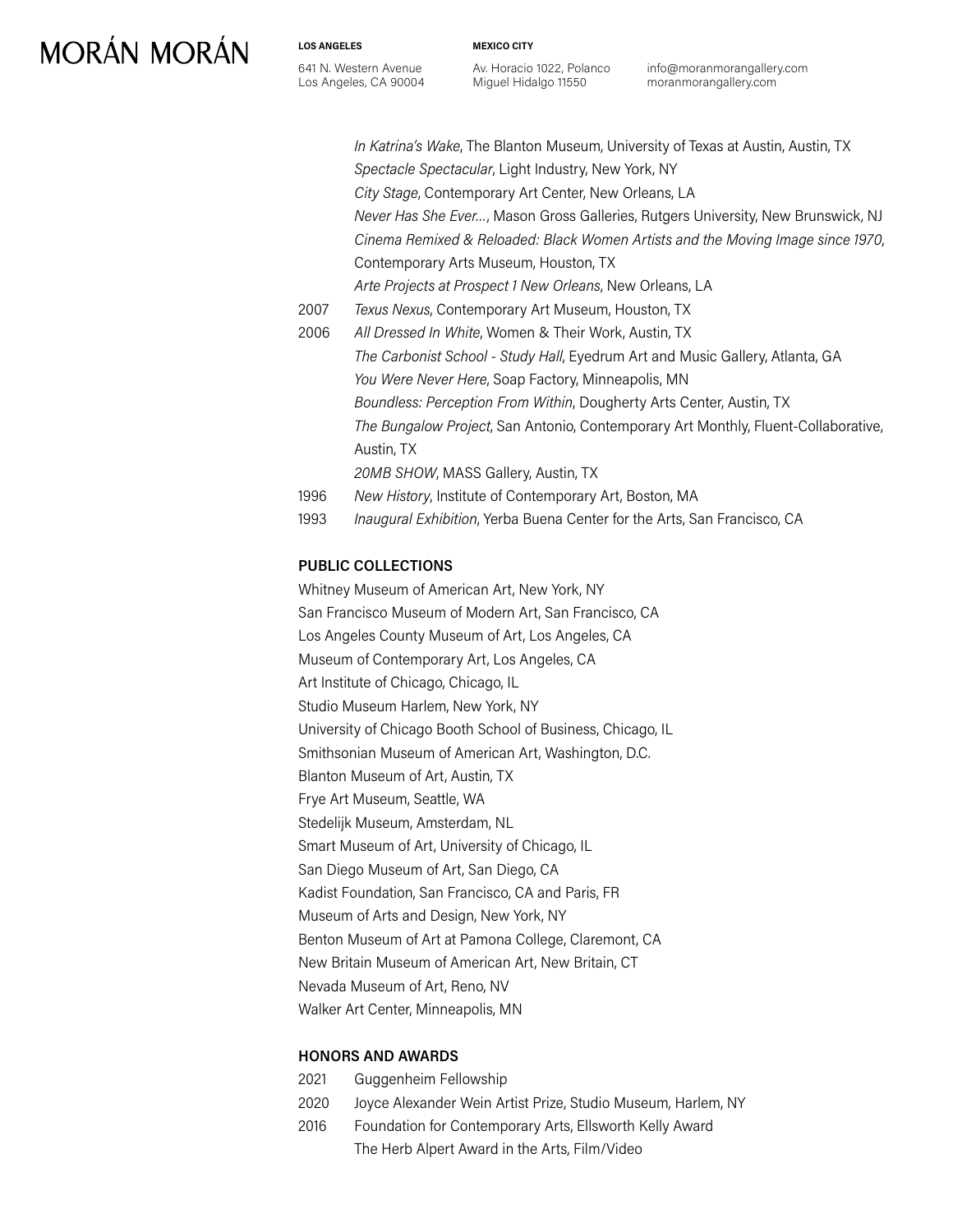**LOS ANGELES**

641 N. Western Avenue Los Angeles, CA 90004 **MEXICO CITY**

2015 Artadia Award: Fund for Art and Dialogue. Chicago, IL

Av. Horacio 1022, Polanco Miguel Hidalgo 11550

info@moranmorangallery.com moranmorangallery.com

|      | Robert Rauschenberg Residency, Captiva Island, FL                                     |
|------|---------------------------------------------------------------------------------------|
|      | Danish Jukniu First Prize Award at Tirana Open 1, Tirana, Albania                     |
| 2014 | Foundation for Contemporary Arts Grant                                                |
|      | Urban Video Project at Light Works. Syracuse, NY                                      |
| 2013 | Washington Park Arks Incubator Arts & Public Life Residency. Chicago, IL              |
|      | 3Arts Award, Chicago, IL                                                              |
| 2012 | Outstanding Artist Award. National Alliance for Media Arts and Culture                |
| 2011 | University of Chicago, Black Metropolis Research Consortium Research Fellowship       |
|      | Vermont College of Fine Arts Visiting Artist, Summer Residency                        |
|      | Experimental Sound Studio Residency, Chicago, IL. Creative Audio Archive Research     |
| 2010 | Threewalls. Summer Artist Residency. Chicago, IL                                      |
|      | University of California Institute for Research in the Arts. Director's Grant         |
|      | University of California San Diego Academic Senate Research Grant                     |
| 2008 | Jury Award: Best Film. New Orleans Human Rights Film Festival                         |
|      | James D. Phelan Art Award in Film, Video, and Digital Media. San Francisco Foundation |
|      | Creative Capital Award                                                                |
| 2002 | Texas Exes Teacher of the Year. University of Texas Alumni Association                |
| 2001 | Urbanworld Film Festival, Best Feature Film, "Drylongso"                              |
| 2000 | Urbanworld Film Festival, Awarded Best Feature Film                                   |
|      | Nomination. Independent Spirit Award Best Debut Performance for lead Actress          |
|      | Winner. Independent Spirit Award Movado Someone To Watch. "Drylongso"                 |
|      | Los Angeles Pan-African Film Festival. Awarded Best Feature Film                      |
| 1999 | Honorable Mention Best Feature Film, Hamptons Film Festival, "Drylongso"              |
| 1998 | Hamptons Film Festival. Awarded Honorable Mention                                     |
| 1993 | Special Merit Award, National Black Programming Consortium                            |
|      | <b>SCREENINGS</b>                                                                     |
| 2021 | City People film series, MoMA, New York, NY.                                          |
|      | Great Hall Exhibition at NYU, New York, NY.                                           |
|      | More Mysterious Than Our Desire: Black Film Multitudes, The University of Iowa,       |
|      | Iowa City, IA.                                                                        |
|      | Proximities - Four Films by Cauleen Smith, San Francisco Cinematheque, presented in   |
|      | association with the San Francisco Museum of Modern Art, San Francisco, CA.           |
|      | Media City Film Festival, Thousandsuns Cinema, Windsor, ON, Canada.                   |
| 2020 | More Mysterious Than Our Desire: Black Film Multitudes, Whitney Museum of             |
|      | American Art, New York, NY.                                                           |
|      | Cinetracts '20, Wexner Center for the Arts, Columbus, OH.                             |
|      | Essay Film Festival 2020, ICA, London, UK.                                            |
|      | Carl Craig Sessions Screening Series, in collaboration with Electronic Arts Intermix, |
|      | Dia Art Foundation, New York, NY                                                      |
| 2019 | Images Festival, Toronto, Canada.                                                     |
|      | International Film Festival Rotterdam (IFFR), Rotterdam, Netherlands.                 |
|      | NNFS Conference, MoMA PS1, New York, NY.                                              |
|      |                                                                                       |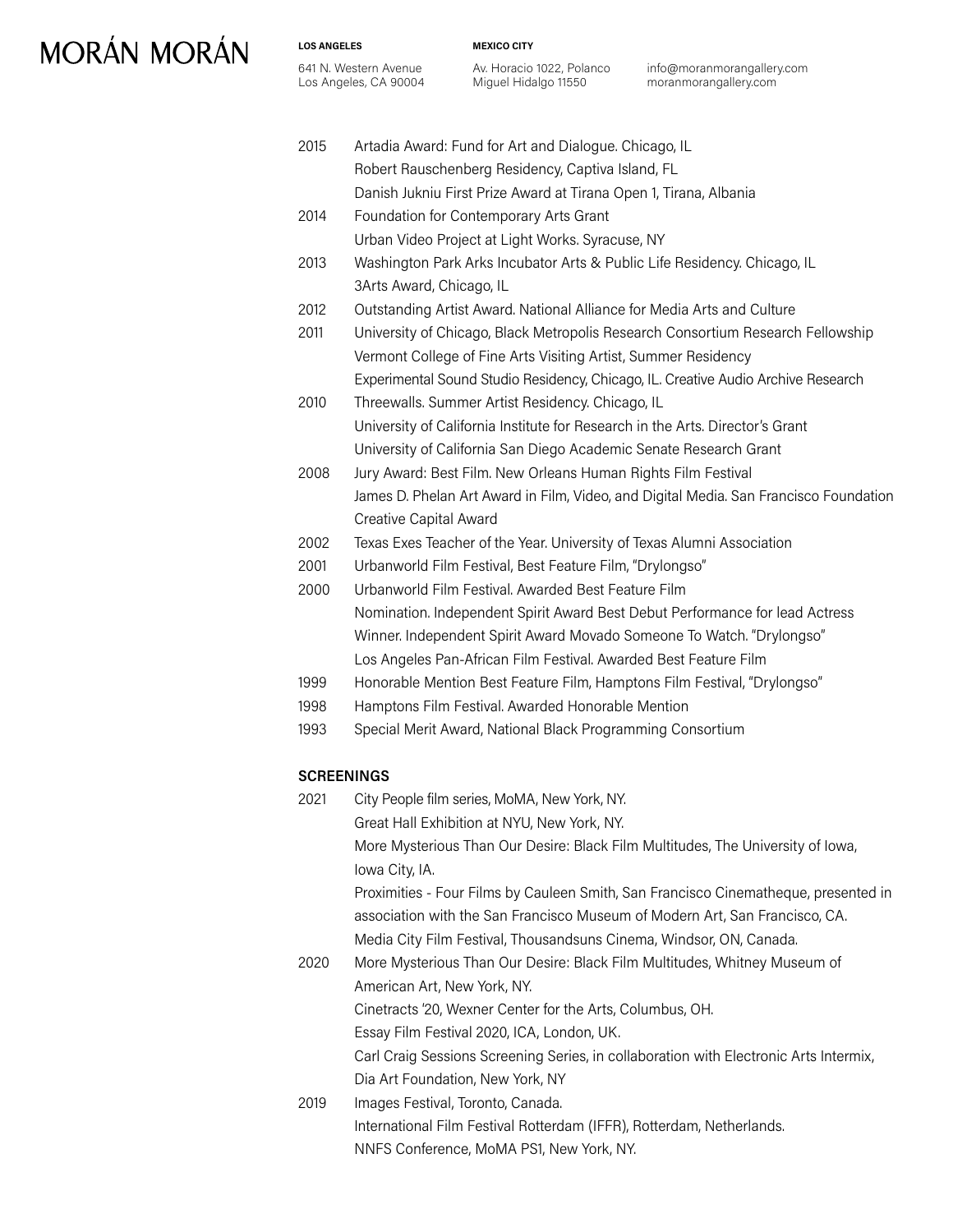**LOS ANGELES** 641 N. Western Avenue Los Angeles, CA 90004 **MEXICO CITY**

Av. Horacio 1022, Polanco Miguel Hidalgo 11550

info@moranmorangallery.com moranmorangallery.com

|      | Black Quantum Futurism: Temporal Deprogramming, ICA, London, UK.                               |
|------|------------------------------------------------------------------------------------------------|
| 2018 | Cauleen Smith: Space Is the Place (A March for Sun Ra), Art Institute of Chicago,              |
|      | Chicago, IL                                                                                    |
|      | Cauleen Smith, Camille Turner & Jérôme Havre: Triangle Trade, Martin E. Segal Theatre          |
|      | Center, The CUNY Graduate Center, New York, NY.                                                |
| 2017 | Cauleen Smith: Program 1, Brooklyn Academy of Music, Brooklyn, NY.                             |
|      | Cauleen Smith, CalArts, Valencia, CA.                                                          |
| 2015 | LA Film Forum. Museum of Contemporary Art, Los Angeles. (solo)                                 |
|      | Urban Video Project. Everson Museum, Syracuse New York. (solo)                                 |
| 2014 | Feminist and Women's Media Festival. Brown University. Providence, RI.                         |
|      | Williams College. Williamstown, MA. (solo)                                                     |
|      | Nightingale Cinema. Chicago, IL. (solo)                                                        |
|      | Doc Films. University of Chicago. Max Palevsky Cinema. (solo)                                  |
|      | Feminist & Women's Media Festival. Providence, Rhode Island. (solo)                            |
|      | John L. Warfield Center for African and African American Studies and the Visual Arts. (solo)   |
| 2013 | "The Fourth Way" New Forms 13 Festival Vancouver, Canada.                                      |
|      | "Black Radical Imagination" Curated by Erin Cristovale and Amir George. Traveling.             |
|      | "Queer Sex Works: Money Power Sex." Jack H. Skirball Screening Series. REDCAT, Los             |
|      | Angeles, CA.                                                                                   |
|      | Black Cinema House, Chicago, IL. (solo)                                                        |
| 2012 | "Impulse to Archive." Los Angeles Film Forum at Museum of Contemporary Art.                    |
| 2011 | Maysles Institute. Black X: African Diaspora Experimental Film Series.                         |
|      | "Radical Light: Alternative Film And Video In The San Francisco Bay Area, 1945-2000."          |
|      | Touring 2011-2012.                                                                             |
|      | VIDEO STUDIO. Studio Museum of Harlem, New York, NY. (solo)                                    |
| 2010 | Colorado University. STAN BRACKAGE SYMPOSIUM 2010.                                             |
|      | Millennium Film Workshop. Curated by Howard Guttenplan. New York, NY. (solo)                   |
| 2008 | New Orleans Human Rights Film Festival. (solo)                                                 |
|      | National Museum of Women in the Arts. Sisters in Cinema Series. (solo)                         |
| 2006 | SOAP FACTORY. Minneapolis, Minnesota. (solo)                                                   |
| 2005 | Anthology Film Archives. Canyon Cinema.                                                        |
| 2004 | Cinema de Baile. Amsterdam, Netherlands.                                                       |
| 2001 | "Race in Digital Space". Studio Museum of Harlem and M.I.T List Center for Visual Arts Center. |
|      | Los Angeles County Museum Of Art: Bay Area Avant-Garde Film: Then And Now, 2001.               |
| 2000 | Los Angeles Pan-African Film Festival. Feature Competition. (solo)                             |
|      | Urbanworld Film Festival. Feature Competition. (solo)                                          |
| 1999 | Sundance Film Festival. American Spectrum. (solo)                                              |
| 1994 | Pan-African Festival, Milan Italy. 1994.                                                       |
|      | Bad Girls Show New Museum, NYC.                                                                |
| 1993 | Kunstkanaal, Netherlands Television.                                                           |
|      | London Film Festival.                                                                          |
|      | National Black Programming Consortium. 1993.                                                   |
|      | San Francisco Cinemateque. (solo)                                                              |
| 1992 | Philadelphia International Film Festival.                                                      |
|      |                                                                                                |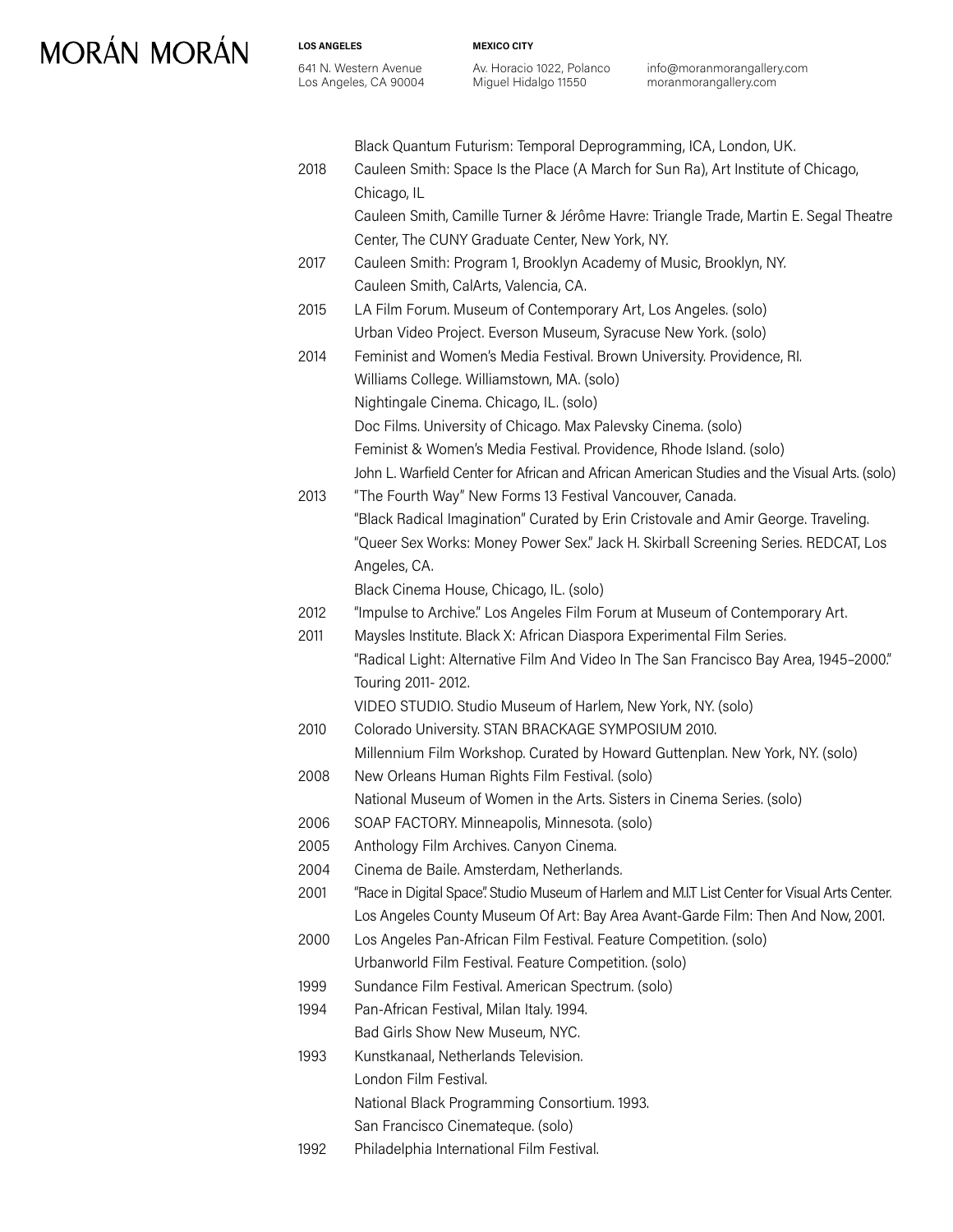**LOS ANGELES** 641 N. Western Avenue Los Angeles, CA 90004 **MEXICO CITY**

Av. Horacio 1022, Polanco Miguel Hidalgo 11550

info@moranmorangallery.com moranmorangallery.com

1990 Sundance Film Festival.

#### **BIBLIOGRAPHY**

Simpson, Veronica. "Cauleen Smith – interview: 'I don't know if optimism is needed so much as vigilance,'" studio international, February 14, 2022.

Conner, Allison Noelle. "One for the Future." East of Borneo, October 2021.

Valentine, Victoria L. "From California to Chicago, Tennessee to Maine, 15 of Summer's Best Museum Exhibitions Remain on View This Fall." Culturetype, September 2021.

Cooper, Alwa. "Sticky Note Manifestoes Written During Quarantine: The artist Cauleen Smith talks about her new video work and the music she finds life affirming." The New York Times, August 2021.

Akil, Moshka. "Exhibition Review: Future Histories." Musée Magazine, August 2021.

Knight, Christopher. "Cauleen Smith's Marvelous Watts Tower Wallpaper at LACMA Gives Toile a Tweak." Los Angeles Times, May 2021.

Liakousi, Mirena. "Episode X. Social Media and the Aesthetics of Identity Politics." Flash Art, July 2021. Smith, Cauleen. "Art-Org-Ask." Art Journal, September 2021.

Haddad, Natalie. "Cauleen Smith Makes a Case for 'Radical Generosity'." Frieze Magazine, July 2021.

Guha, Malini. "Projections That Give: Cauleen Smith's Covid Manifesto (2020)." Mediapolis, April 2021. Zappas, Lindsay Preston. "Afrofuturist utopias and ceramics made from Martian soil." KCRW, February 2021.

Dambrot, Shana Nys. "Meet Interdisciplinary Artist Cauleen Smith." LA Weekly,February 2021. "Cauleen Smith at Whitney Museum of American Art." Art Viewer, December 2020.

Panaram, Sasha. "Cauleen Smith: Mutualities." The Brooklyn Rail, December 2020.

Lacava, Stephanie. "'This Planet is Our Spaceship': An Interview with Cauleen Smith." The New York Review of Books, November 2020.

Alexander, Ella. "Cauleen Smith: "We're not human without culture; art saves people." Harper's Bazaar, November 2020.

Carter, Holland. "The Whitney Reopens with Three Powerhouse Shows." The New York Times, September 2020.

Almino, Elisa Wouk. "Meet LA's Art Community: Cauleen Smith Is "Thinking About Black Women Who Reject Patriarchal Orders." Hyperallergic, August 2020.

Smith, Cauleen. "Cauleen Smith on How Art Facilitates Protest and Introspection." Art in America, June 2020.

Sayej, Nadia. "Black History Month: the best 2020 exhibitions across the US." The Guardian, February 2020.

Mitter, Siddhartha. "Waking Life." Artforum, May 2019.

"Cauleen Smith." Wall Street International Magazine. March 2019.

Sylla, Fanta. "Cauleen Smith: The Art of Giving." Flash Art, November 2018.

Wedell, Noura. "Cauleen Smith." Flash Art, March 2017.

Sierzputowski, Kate. "A Procession of Black Love Responds to Controversial Michael Brown Exhibition in Chicago." Hyperallergic, September 7, 2015.

Cauleen Smith. "Visiting Artist: Cauleen Smith." New City Art. New City Communications Inc., 2014. Pescovitz, David. "Dissident Futures." Yerba Buena Center for the Arts, July 2014.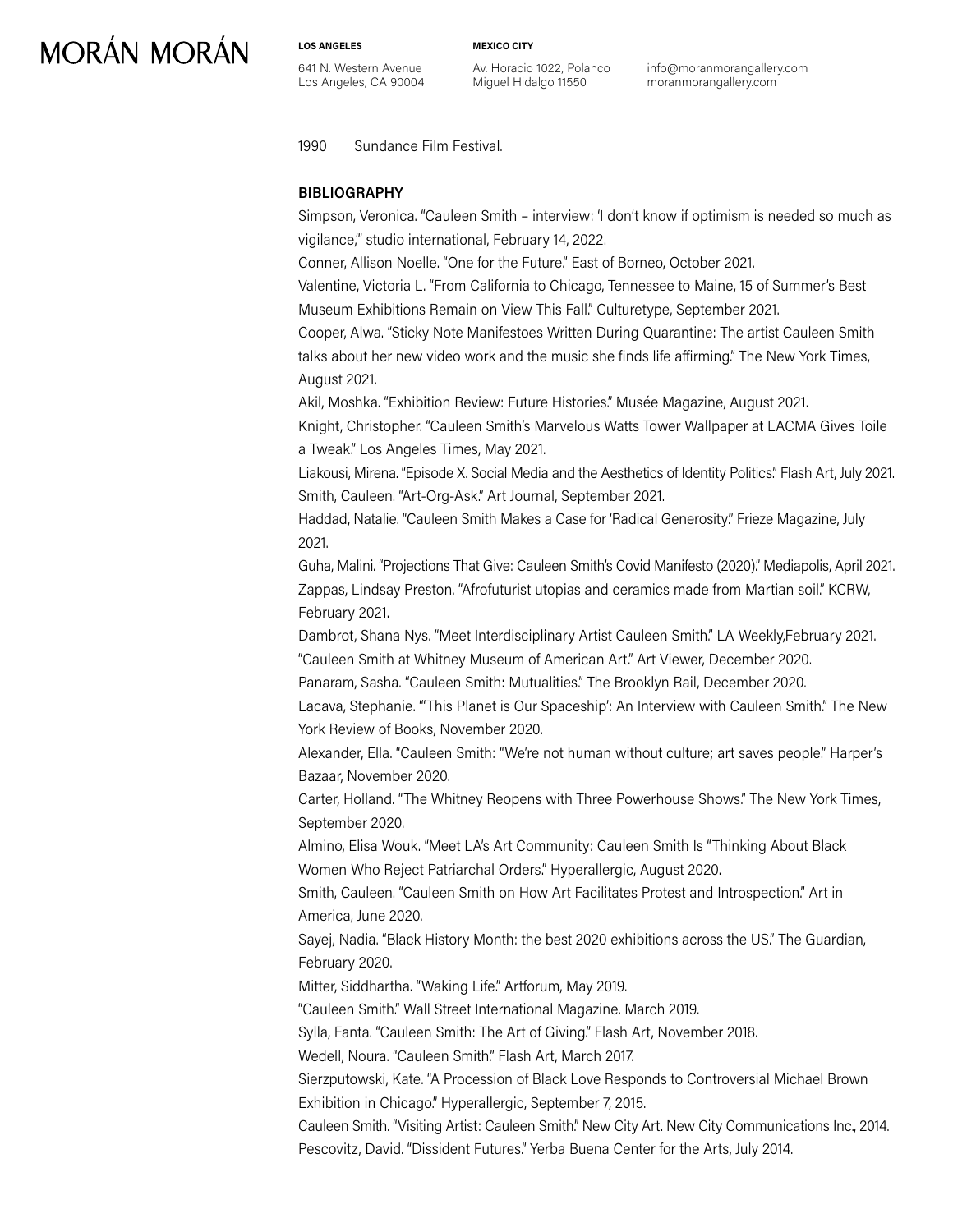**LOS ANGELES** 641 N. Western Avenue Los Angeles, CA 90004 **MEXICO CITY**

Av. Horacio 1022, Polanco Miguel Hidalgo 11550

info@moranmorangallery.com moranmorangallery.com

Keith, Naima, Whitley Zoe. "The Shadows Took Shape." Studio Museum in Harlem, January 2013. Carter, Holland. "Going Beyond Blackness, Into the Starry Skies' The Shadows Took Shape,' at the Studio Museum." New York Times, November 13, 2013.

Snodgrass, Susan. "Chicago: Cauleen Smith, Threewalls and MCA. Art In America, December 2012. "Best marching-band documentary by the best Chicago Artist who is not a Chicago artist." New City. Best of Chicago 2012. November 7, 2012.

Brunel, Raphael. "A Quiet Place In The Universe." Volume: A Contemporary Journal about Sound. Vol 18. pp 72-80. 2012.

Palmer, A. Laurie. "Culture Vultures" Chicago Reader,, July 19, 2012.

Weinberg, Lauren. "Cauleen Smith at the Museum of Contemporary Art. Time Out Chicago, 2012. Rodrigues-Widholm, Julie. "MCA Screen: Cauleen Smith." Summer 2012. pp 12-13. 2012. Weinberg, Lauren. "Cauleen Smith at the Museum of Contemporary Art - MCA Screen continues with Smith's meditation on Sun Ra." TIMEOUT Chicago, June 7, 2012.

Capper, Beth. "In Defiance of History: Rashid Johnson & Cauleen Smith." ARTSLANT, May 30, 2012. Nettrice Gaskin. "Cauleen Smith: Star is a Seed, A Seed is a Star." Art 21 Blog, July 17, 2012. Fishman, Elly. "Cauleen Smith's Sun Ra-inspired "A Star Is a Seed" at the MCA." The Chicago Reader, The Bleader, June 1, 2012.

"The Association for the Advancement of Cinematic Creative Maladjustment - A Manifesto." Art Papers. November / December 2012. Vol. 36 pp 32-35. 2012.

Hewitt, Leslie.. "Cauleen Smith By Leslie Hewitt." BOMB, Number 116 / Summer 2011. pp 88-95. 2011. Ewing, John. "Cauleen Smith, The Kitchen."Artlies, a Contemporary Art Journal, Issue 68, 2011. Wilson, Michael. "Review: Cauleen Smith, "Remote Viewing" Time Out - New York, February 8, 2011. "Radical Light: Alternative Film and Video in the San Francisco Bay Area, 1945 - 2000." Steve Anker, Cathy Geritz, and Steve Seid. Berkeley: University of California Press, 2010. pp. 161, 270- 272, 303. 2010.

Gumbs, Alexis Pauline. "Science Fiction As A Survival Tactic: On Cauleen Smith's The Fullness Of Time." Left Turn,. January / February 2010. Issue 35. Pg. 18. 2010.

"Desire." edited By Annette DiMeo Carlozzi. Blanton Museum of Art. 2010.

"Cinema Remixed & Reloaded: Black Women Artists and the Moving Image since 1970." Barnwell-Brownlee, Andrea 195 pages. Hardcover. 2008.

"The Angry Flood and the Stories in Its Wake." New York Times . Lim, Dennis. August 15, 2008. "Cauleen Smith: NTSC" Artlies, a Contemporary Art Journal . Issue 57. Till Richter. 2008. "NTSC". Catalog. Greg Tate. Women and Their Work. 2007.

"Cauleen Smith: NTSC" Austin Chronicle . November 2, 2007: ARTS. Nikki Moore. 2007.

"Cauleen Smith and A. Van Jordan: I Want To See My Skirt, testsite". Artlies, Contemporary Art Journal.Issue 53. Ivan Lozano. 2006.

"Classroom cutups: 'Lampoon' schools students on Grade A comedy." Dallas Morning News . January 22, Karen Brooks. 2006.

"Counter Currents and the Joy Quotient," The Independent Film and Video Monthly. (August): 25-29. 2003.

"Wings Off Desire: A Conversation with Kasi Lemmons," Filmmaker Magazine. Winter Issue: 35-38. 2001.

"Twenty-five to Watch" Filmmaker Magazine. 2000.

"I Too Sing," L.A. Weekly, October 20-26, 2000.